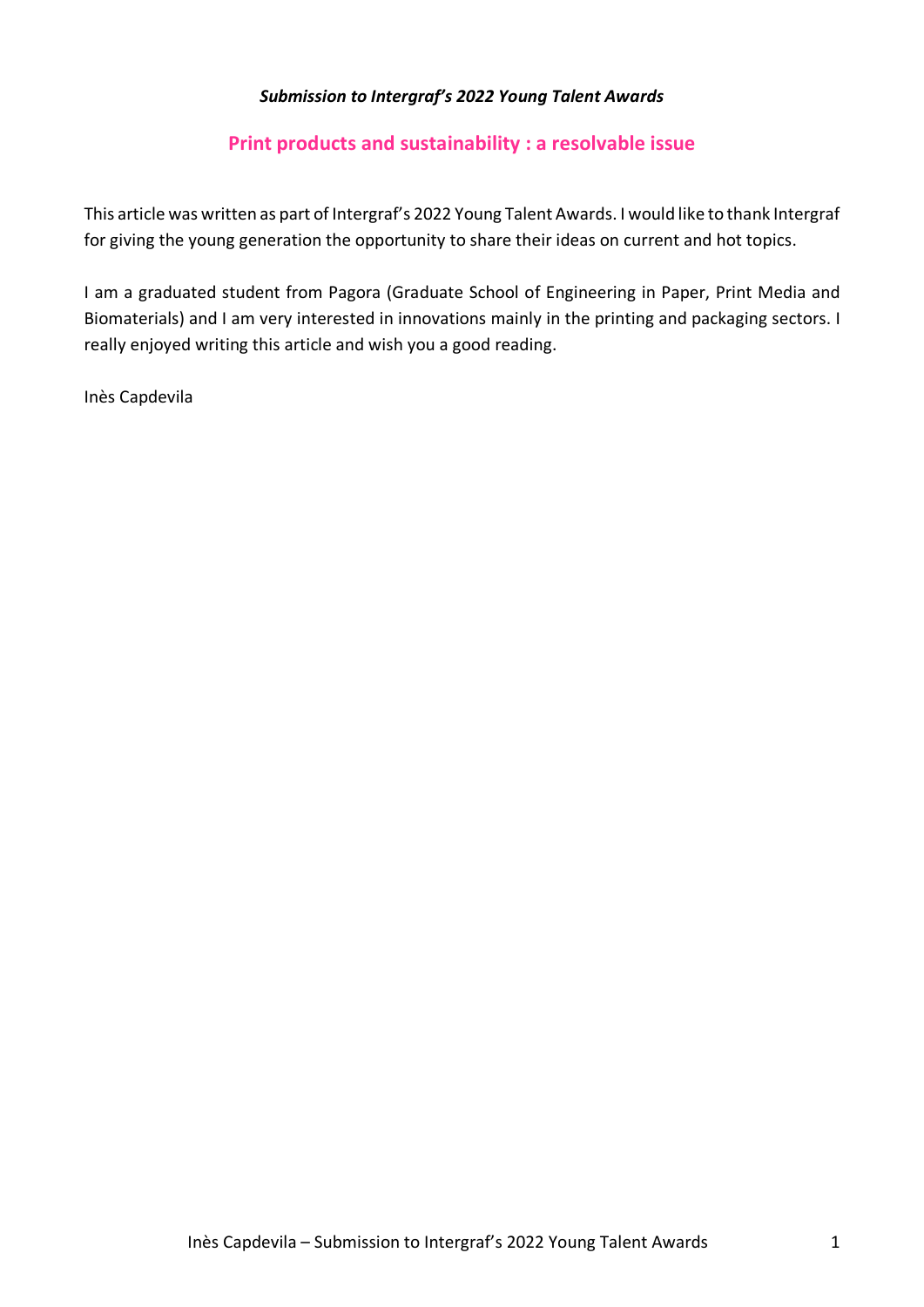## **How do you see print products (graphics and packaging) in the circular economy?**

Print products and packaging meet a need often defined by marketing teams. According to the specifications, designers make sure to create a product matching all requirements and respecting constraints (typically costs and development times). Then, printers and manufacturers produce the goods. At the end of the entire process, consumers obtain the products for free (flyers distribution, samples) or buy it.

This final step is often seen as the last one which is not true anymore. Once the information get to the targeted people or the content of a pack is used, the medium can be thrown away. This is where this article starts its journey with one aim that is demonstrating print products have their place in circular economy.

\* \* \*

#### **Circular economy: a new trend?**

The world is currently going through main transitions in order to adapt our way of lives to environmental issues. Reduce our impact on the planet is the goal of this century. To achieve this, the linear economy model is being progressively replaced by the circular economy model.

Circular economy is a recent concept based on three mainstays: eliminate waste and pollution, circulate products and materials at their highest value and regenerate nature [1]. This view is opposed to the current "*take – make – waste*" model. The transition from one model to another is a process involving populations, governments and companies. As for all change, the road can be long but it's important to alert as we all have a key role to play.

The success of the circular economy might be curbed by the importance of money. In fact, big companies whose impact are significant are at the present time more concerned by generating profits than saving our planet. But even worse, their marketing plan make consumers believe they are involved in this new model. Therefore, I will try to submit ideas that are truly valuable and not only green washing concepts.

#### **Print products: an immortal sector?**

Print products are surrounding us in our daily life with various formats: business cards, advertising flyers, packaging, labels, posters, newspapers, books. Depending on their types, they have several roles: inform consumers, promote a product or an event and protect goods [3].

Even though, digitalization brings new ways of communication and challenges print products on several axis; studies have shown print products still have their place. In fact, people spend a lot of time in front of screens and may be more receptive to print products in terms of advertising for example. Packaging also have a large influence on the consumer as it reflects the quality of a product. Based on those observations, print products still have years to live but their impact on the environment must be taken into account and solutions have to emerge to produce wisely. Fortunately, print products have many assets and adaptations can be done at every step.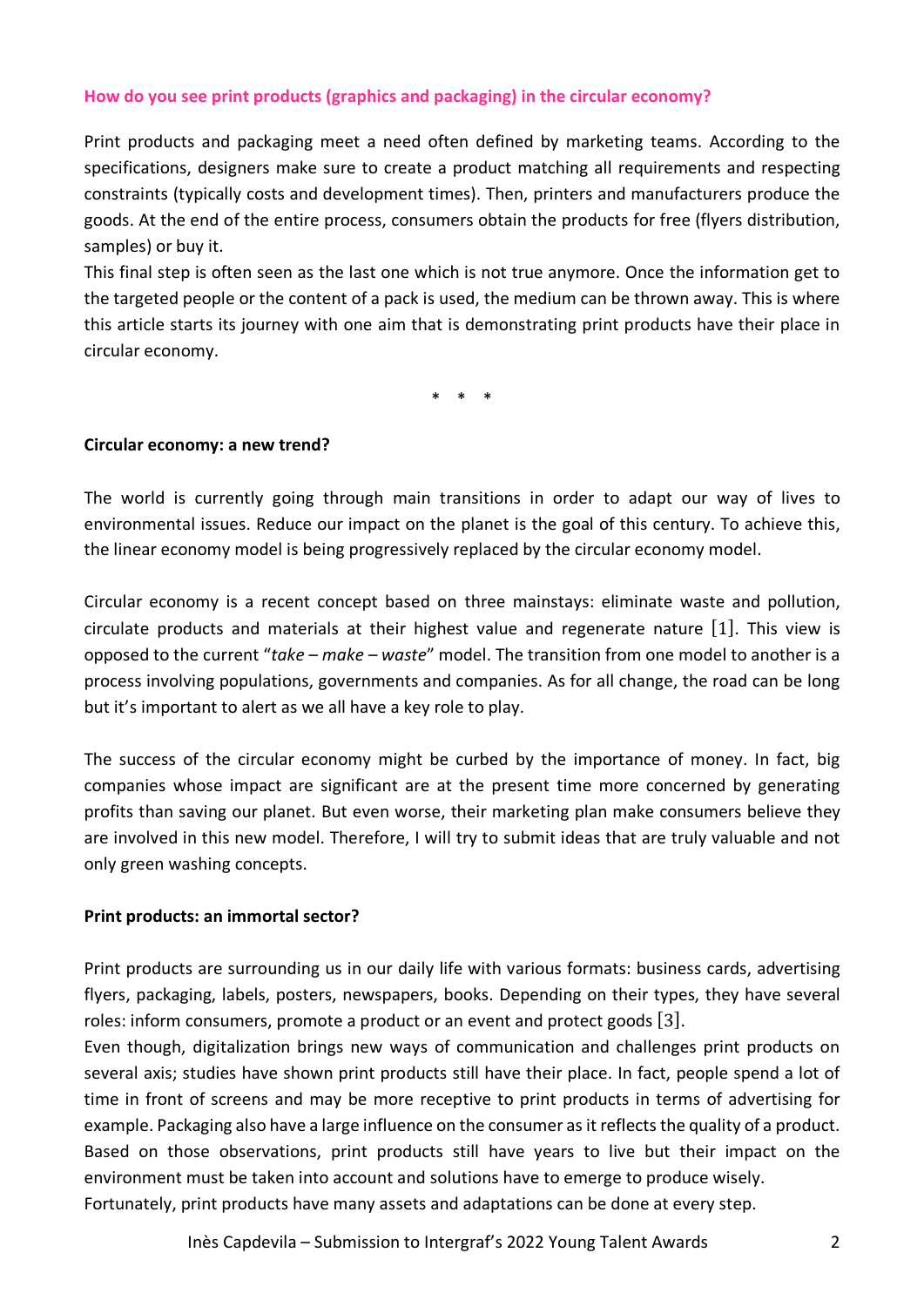### **Marketing expectations: attract consumers at all costs?**

Creating a new product starts by the collection of the needs often through a marketing brief stating all specifications including the design and the packaging. This brief is transmitted to a technical team gathering experts in printing and packaging. In a linear economy model, they would look for the cheapest materials depending on the technical characteristics looked for. In a circular economy model, prices have a significant impact but the environmental aspects should be looked at closely.

To achieve this step, new tools have emerged in the last decades as the life cycle analysis [2]. This method is used to evaluate the environmental impact of a product through its life cycle from production to final disposal. It takes into account raw materials, machines consumption, transports and use. Making a life cycle analysis is tedious but valuable to have a good overview and select the most suitable materials, designs and production machines.

Marketing teams study consumer's behavior and establish a market analysis to position the product properly and to optimize its performances. The product can be an event to promote, a new chocolate bar brand or the last fragrance of a luxury brand for example. In order to attract potential targets, marketing teams rely among other tips on packaging. The purpose is to have an impact on people and causes a "crush". To succeed, designers innovate constantly to suggest incredible print products using shiny colors, specific tints, tactile effects or particular medium.

Therefore, the first step to include print products in the circular economy should pass by a change towards marketing teams. They need to bear in mind that crazy ideas are certainly achievable but don't worth it. After years of unreasonable innovation, the conception of products should respect the environment and enable waste reduction.

## **Manufacturers :in the heart of transformation?**

Once the creation phase is done in accordance with the circular economy principles, manufacturers have to take action to satisfy designers and reduce the impact of the factories on the environment. In order to clarify the ideas, I will first talk about raw materials. Production equipments will be address in a second paragraph.

Among raw materials used to print are inks, papers/boards, flexible packaging, glues, gilding foils, label underlays or staples. For special order, other materials could be used but I will focus on the most used.

Ink is a critical point concerning recycling [4]. Inks are composed of pigments, vehicles and additives mainly chemicals. Depending on the printing process, ink composition varies facilitating or not the de-inking process. In order to improve the de-inking process, inks manufacturers are subjected to tighter regulations. Vegetable-based inks are expanding and the gamut achievable with those inks is broader even if all colors are not printable as metallic's one. Favour those inks is also valuable for workers as they contain less volatile organic compounds. Nevertheless, progress could be done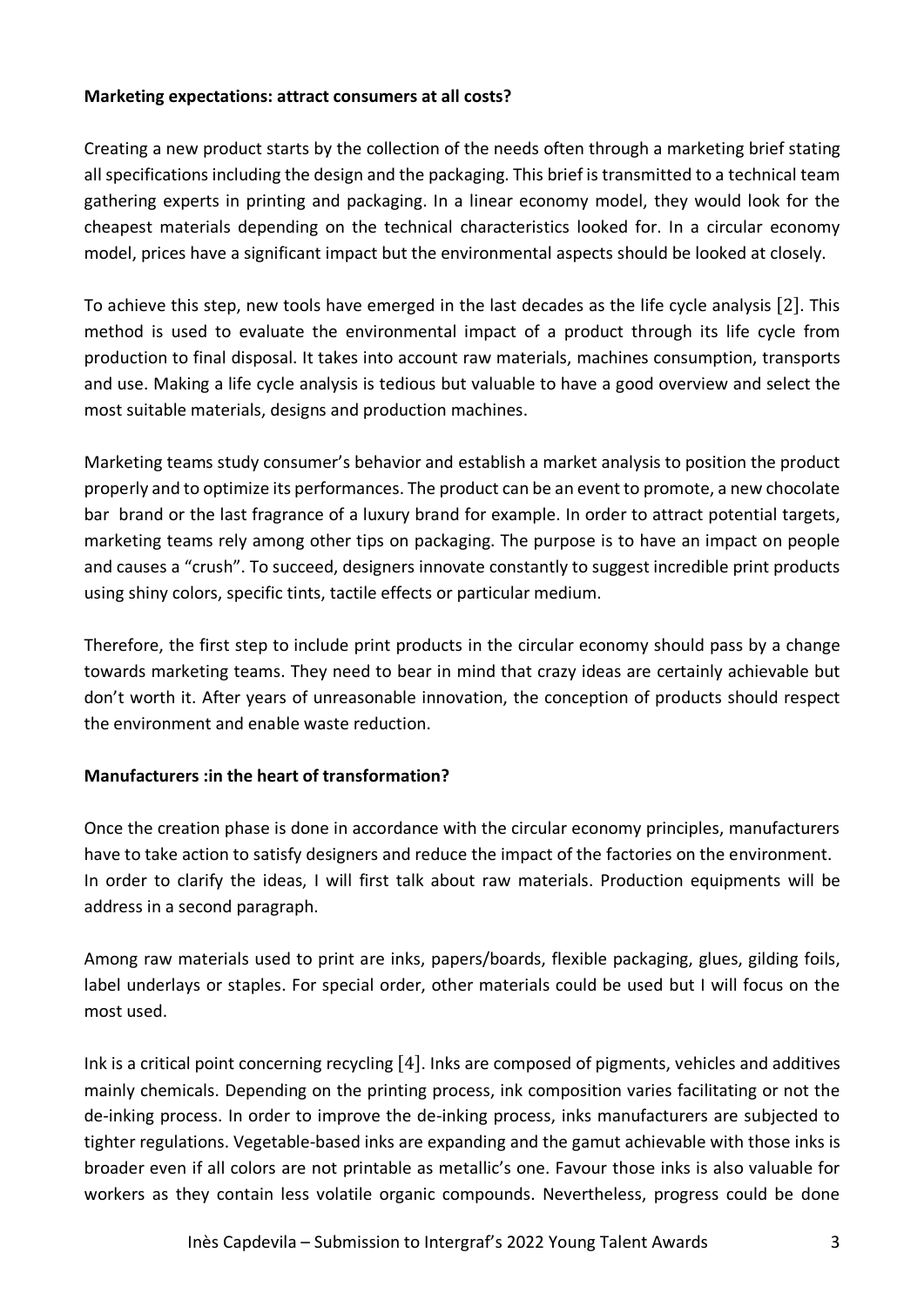concerning the origin of the various oils used in the composition. But I think, the printing industry is on the right track, questioning its own practices.

Papers and boards are cellulose based ensuring an important recycling potential as a cellulose fiber could be recycled eight times! To produce recycled papers and boards, a part of the cellulose fibers is blank but coming from sustainably managed forests. To guarantee this sustainable management, certifications have been created. Among those specifications, the most known are PEFC (Programme for the Endorsement of Forest Certification) and FSC (Forest Stewardship Council) guaranteeing the provenance of papers or boards. For flexible packaging, consortium as the CEFLEX (a Circular Economy for Flexible Packaging) initiate strategies at a European level to build a circular economy for flexible packaging by 2025. Brands are increasingly in demand of certified material to strengthen their position in a circular economy.

As for glues, gilding foils, staples or other special materials, it is currently easier to avoid their use. In fact, those materials complicate the recycling process as the first step is to separate what is recyclable from what isn't. Globally, those materials should be reserved to niche product produced in small amounts. It's mainly on the use of those matters, that marketing and designers teams should be educated to understand the impact of using non-recyclable materials.

Now that raw materials are clarified, let's tackle the production equipments. Depending on the quality required, the substrate, the cost and the quantity produced, a printing process is selected. Two categories of printing processes exist: conventional printing (offset, flexo, silkscreen, gravure) and digital printing (inkjet). Main distinction is the use of an intermediate to print in conventional printing (named image carrier), in offset for example, the design is reproduced on a blanket and then transferred on the paper, whereas in digital printing, the design is directly printed on the paper. Therefore, digital printing appears to be a good opportunity to reduce production waste (rollers, blankets, printing plate, stencil). Moreover, paper wastage can be reduced in digital printing. In fact, once you have selected the correct colour profile, settings are defined and you print the order. In conventional printing, depending on the process, several parameters have to be mastered: temperature, solvent, dampening solution, pressure between cylinders, inkpots opening. Fit all those settings takes time and causes waste of materials. In some cases, printers don't even achieve the proof in terms of colour. Fortunately, printing engineers are working on standard to find solution and streamline processes to avoid wasting time and money each time a new order comes along in production.

Currently, digital printing is gaining market share for short run and custom products. It is not yet competitive for larger series and a critical point remain the ink used that aren't eco-friendly.

Last but not least concerning printers good will is the creation of new labels. In France for example, the label Imprim'Vert help identifying printers that set up concrete actions to decrease the impact of their activity on the environment. This initiative helps brands to choose printers knowingly.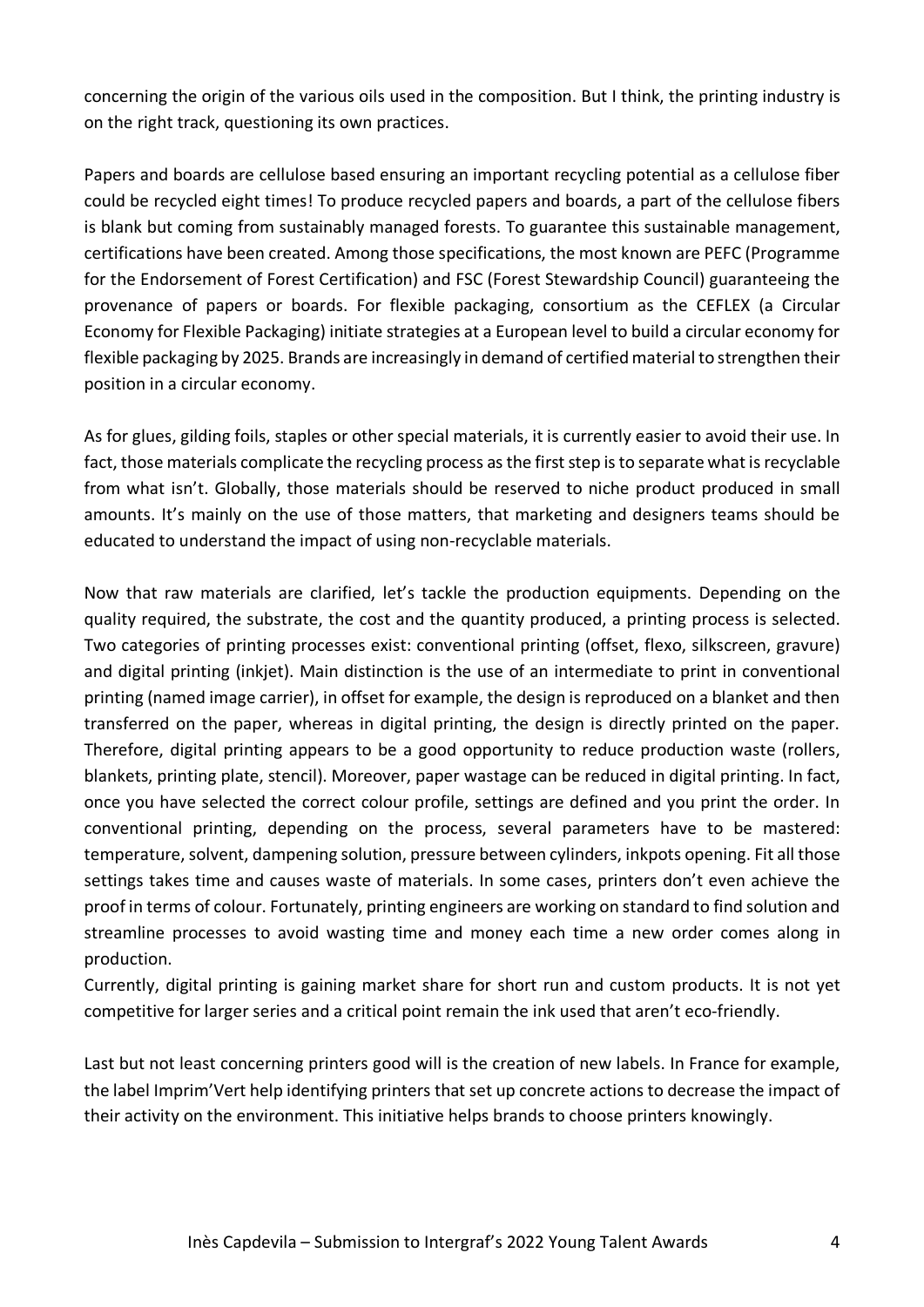#### **Consumers: the weak link?**

Marketing, designers and manufacturers have done their job. The attractive colours and designs have seduced you and the product is in your hands. You take it home, keep it for a while and throw it away. To close the loop, I hope you have put it in the right bin. Thanks to awareness campaigns, you may have succeeded. It is now easier to sort out waste as we have colour code and collection points multiply even in small cities. The youngest generation teaches the oldest, more reluctant and is key to the circular economy success.

Sorting out is crucial but as a consumer we also have to be sensitive to packaging that may be less shiny and colorful. In fact, as for human, packaging is only the surface and the product is inside. As consumers, we have to look for information to identify brands that have a real impact and not only catchy marketing slogans.

\* \* \*

Considering my presentation, I think print products have their place in the circular economy model. Print products are useful and will not disappear from our daily life. They have many assets and transformation has already begun. People are now aware of the environmental crisis we are facing and slowly but surely, behaviours and ways of producing will change. However, we need to remember that our industry is not alone and collaborative work is the key to set up successfully circular economy.

#### **What is your vision for print for a sustainable future?**

Environment is a main concern for a significant proportion of the population. Natural resources have to be preserved as well as flora and fauna. In 2021, the overshoot day occurred on July 29<sup>th</sup>; this day "marks the date when humanity's demand for ecological resources and services in a given year exceeds what Earth can regenerate in that year" [5]. We are facing an ecological emergency and the industry has to assume its responsibility.

\* \* \*

#### **Printing industry: a resource killer?**

People often see us, workers of the printing industry like forest killer. In the collective imagination, printing requires unimaginable quantity of trees to inundate the planet with useless products. This false belief is due to misinformation and a lack of knowledge about the industry. In fact, as mentioned previously, papers and boards are easily recyclable if printed with eco-friendly inks and less chemical finishing coats.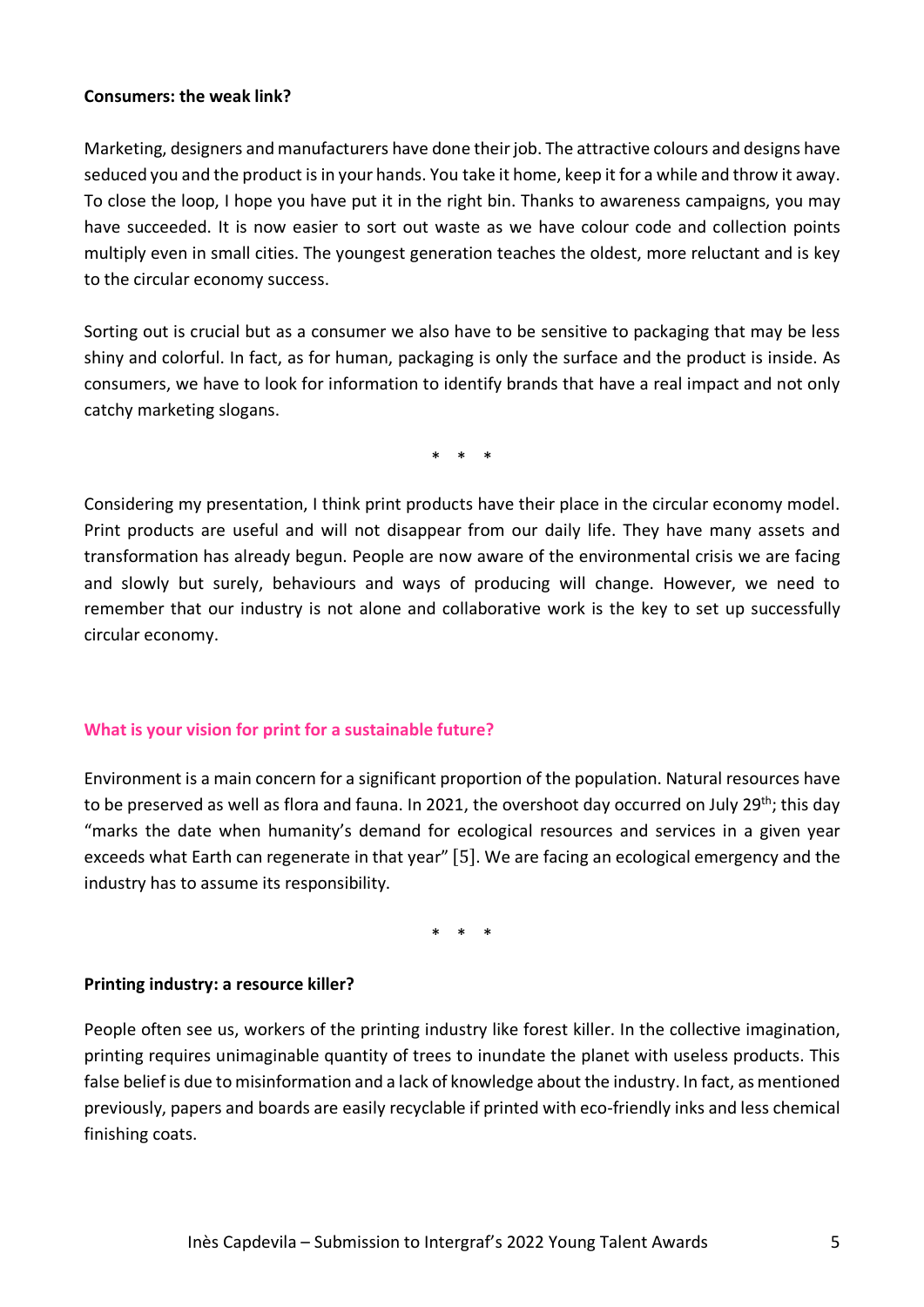To help consumers, labels and certifications are created to control the substrate provenance and favor the use of recycled materials. Consumers are informed of the recyclability of a material through icon like the Mobius loop and are able to sort out waste to put resources back into circulation. In France, data indicates the recycling rate for paper/board reach 64% and 28% for plastic [6]. The potential for improvement is high but the awareness campaigns and the multiplication of articles on this topic will surely help increasing those figures in the coming years.

Research and development enhance by companies will enable the creation of lighter packaging using the most eco-friendly properties while preserving the product correctly.

# **A packaging in your living room ?**

When talking about sustainable future, recycling is often at the heart of concerns. Another point of view is to imagine how the consumer could reuse the packaging. Among solutions, we can find compostable bags, edible packaging, cardboard boxes that can be transformed in seat or kennel for your pets.

In fact younger generations like to collect uncommon articles. A magnificent poster, a packaging box transformed as a pencil holder. Those disposable objects could become immortal. Those new ways of conceiving packaging are still marginal but have a high seductive power on consumers. Indeed, I think it could be an efficient way to attract new consumers.

## **Printing engineer : a key role ?**

Dear expert reader, when you do your shopping and see products packed by unit or beautiful gift box full of non-recyclable particular features, you may find my vision quite optimistic.

I think young engineers with strong technical backgrounds and real desires to have an impact must dive headfirst in jobs that make sense for them and for the planet. The future for youngest generation seems bleak according to the news we hear all days long but it's also time to try, suggest and find sustainable solutions to preserve the planet.

Companies are opening their doors to young versatile people and willing to involve themselves in new challenges. We don't have to be afraid to take our role in this society.

\* \* \*

Print can totally register in a sustainable future as it allies significant assets. Moreover, companies are strengthening their Corporate Social Responsibilities to consolidate their position and encourage a sustainable growth with long-term carbon emissions reduction.